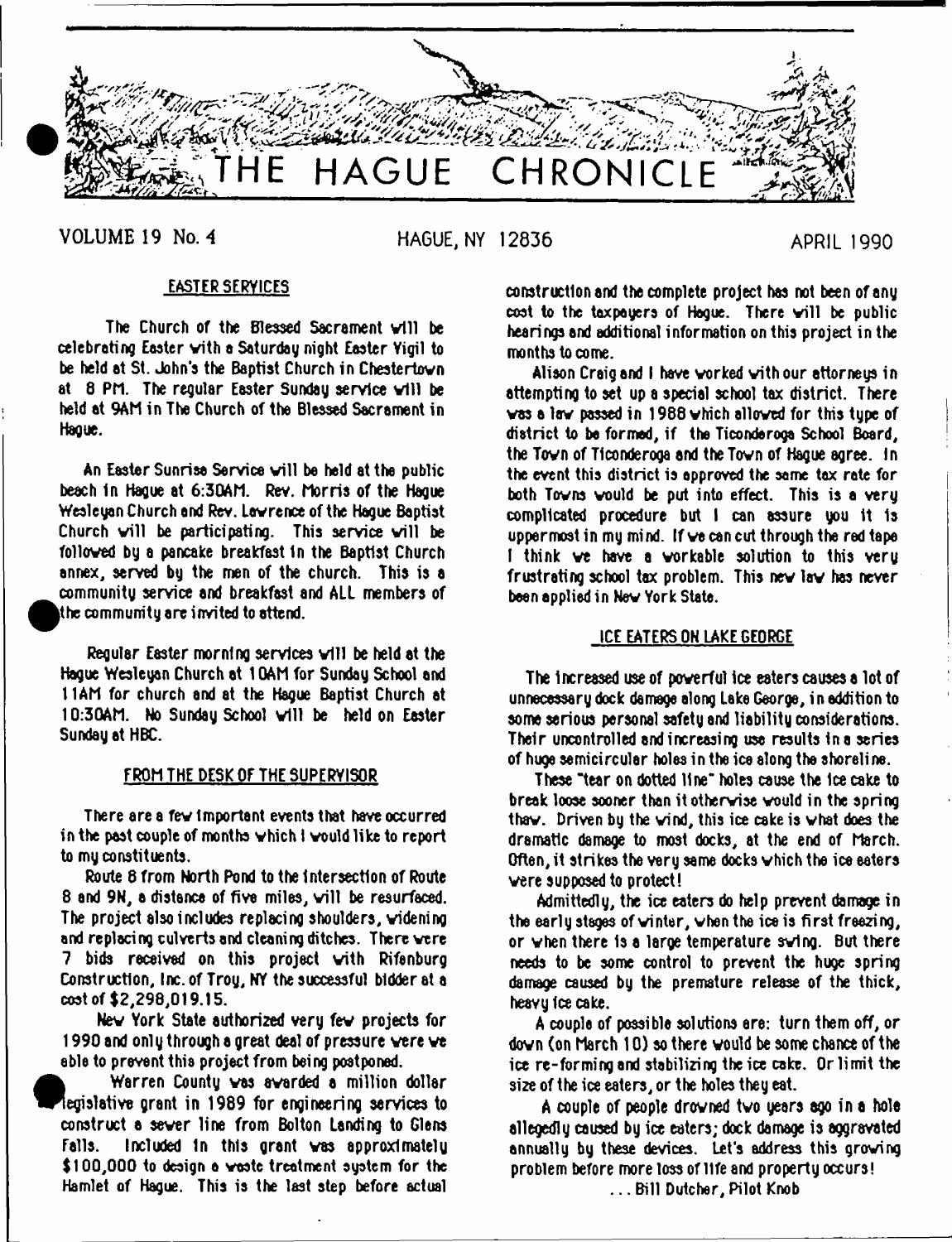Over the winter months the search for equitable school taxes for Hague property owners has continued, but as of this writing, there will beonlya slight shift of the tax burden between Hague and Ticonderoga. In 1989 Hague paid 44.2% of the School Budget raised by property taxes and Ticonderoga paid 55.74%. In 1990 Hogue's share will be 42.07% and Ticonderoga's share 57.93%. In all probability, actual dollars paid will increase due to the passage of the school bond and a larger school budget for 1990-91.

The Albany law firm of Roemer and Featherstonhaugh that has been working with the Town of Hague on the school tax inequities, is currently exploring the possibility of Hague and Ticonderoga becoming a "Certified School District- under the provisions of § 1315 of the Real Property Tax Law. ( MOTE: There are HO "Certified School Districts- in Nev York State). Under this law, the school tax would be apportioned with regard to the taxable assessed value of all of the parcels in the school district without the use of the state equalization rates.

The firm of Cole-Layer-Trumble vas hired by Essex County to do a revaluation of Essex County to "full-value." All property owners in Essex County, including Ticonderoga, recently received notices shoving their nev property assessment for the 1990 assessment roll. These new assessments in Ticonderoga will result in a shift of the tax burden paid by individual property owners IN Ticonderoga. The new assessments In Ticonderoga will HOT change the tax burden that the New York State Board of Equalization and Assessment alleges is the responsibility of Hague taxpayers. The Board of Equalization and Assessment, based on their appraisal of the TOTAL MARKET VALUE of a Town, establishes the percentage of the school budget that each Tovn in the same school district must pay. The amount of that total, school tax liability that the Individual property owner pays is determined by the assessed value established for individual parcels. In Hague the assessed value has been established by our elected property tax assessors. The same HAD been true in Ticonderoga until  $Cole-Lauer-Trumble \cdot \text{ combined}$  the county-vide revaluation in 1990.

The revaluation in Ticonderoga will NOT change the percentage of the school tax appropriation: for the coming school year, Hague will pay 42.07% of the school property taxes and Ticonderoga will pay 57.93% of the school property taxes... .AC

## EFFECTS OF TICONDEROGA'S "FULL YALUE"

On 11/21/89 a School Bond was passed. The projected tax rate increase for the School Bond ONLY was \$1.80 per \$1,000 assessed valuation in Hague and \$4.27 per \$1,000 assessed valuation in Ticonderoga. Hague property owners may calculate their own increase by multiplying \$1.80 by the number of \$1,000 of assessed value placed on their property. For example, in Hague, an \$18,250 assessment would be calculated by multiplying  $$1.80 \times 18.25 = $32.85$  increase. In Ticonderoga, prior to the recent full volue assessment, the assessed Value of residential end vacant land had been at a much lower percentage of full value than in Hague. The \$4.27 rate was set using the former assessed values in Ticonderoga, therefore, this example uses the former assessed values: In Ticonderoga, a \$4,100 assessment would be calculated by multiplying  $$4.27 \times 4.1 =$ \$17.51 increase to pay for the Bond Issue. If the overage assessed volue in Ticonderoga, prior to revaluation was 10% of full value and our sample property vas assessed at 10% of full value, the sample property's full value assessment would be \$41,000. The tax rate would go from \$4.27 per \$1,000 to \$0.42719.  $(.42719 \times 41 = $17.51$ .) The actual taxes paid would remain the same under revaluation. BUT, if our sample property was only assessed at 5% of ful volue then the full volue assessment would be \$82,000. The tax would be calculated as:  $.42719 \times 82 = $35.03$ . The tax on this property vould double. For those property owners who have been enjoying a very low assessment, taxes will 1ncrease;for properties that have hod a high assessed value as compared to full value, taxes will decrease. The TOTAL collected in Ticonderoga will remain the same as before full value, but Individual taxpayers will see either an increase, a decrease, or for a few, taxes will remain the same, Hague will still have to pay 42.07& of the TOTAL of the Bond Issue.  $\Box$ . A  $\Box$ 

#### BOTTOM LINE FIGURES

The Ticonderoga proposed school budget for 1990/91 is as follows: Expenditures: Spending - \$8,166,800 (6.1% Increase; Planned Balance \$120,000 (9.1% increase) for e total of \$8,286,800 (6.2% increase). Revenue: State Aid \$3,302,200 (2.3% increase); Other Revenue \$440,400 (9.6% increase); Surplus from prior year \$340,000 (29.2% DECREASE); TAXPAYERS \$4,196,200 (13.7% INCREASE)

Making the simple complicated is commonplace; making the complicated simple, awesomely simple, that's creativity... Charles Mingus

 $\mathcal{L}_{\mathcal{L}}$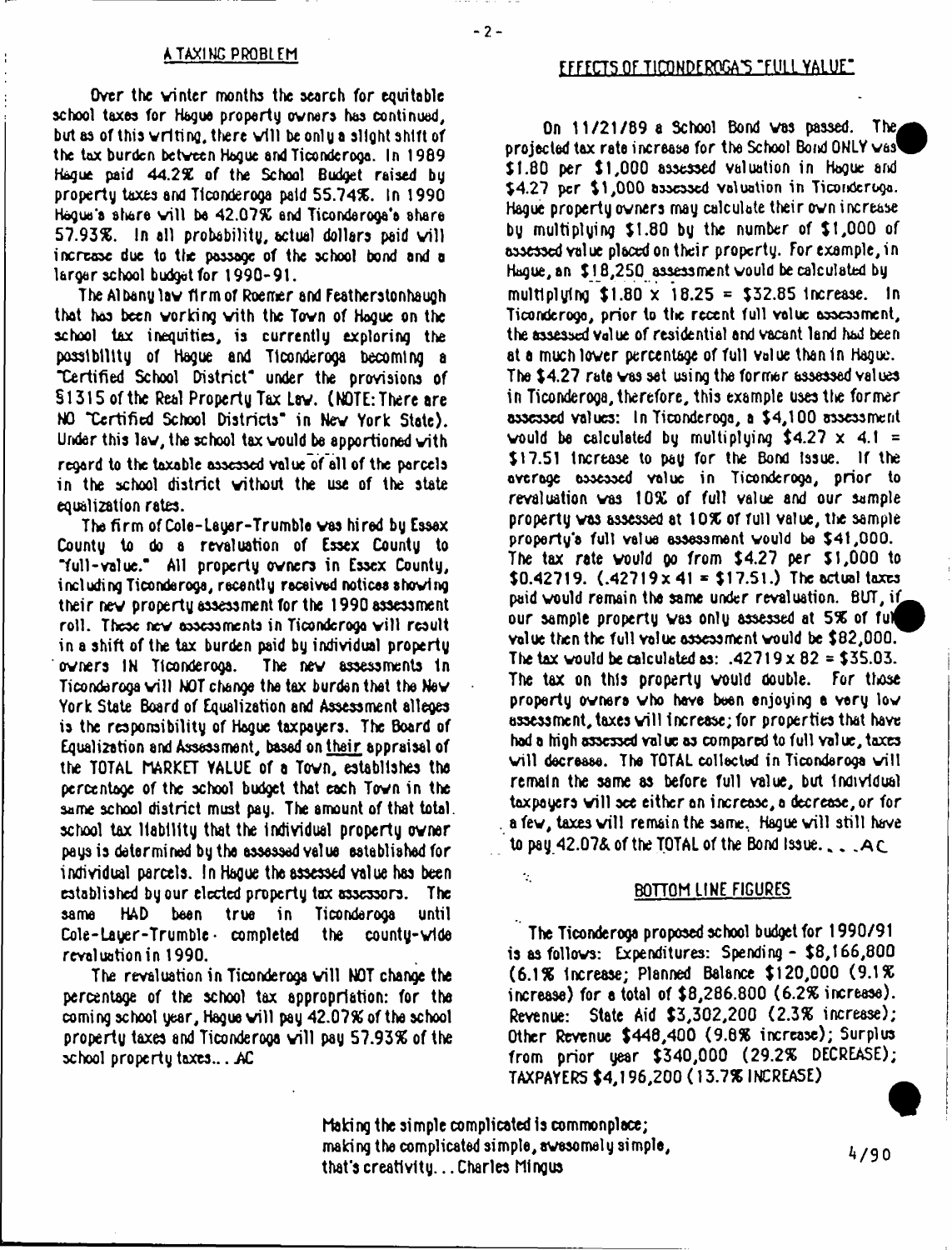# 7QNING BOARD Of APPEALS - 3/22/90

On March 22, 1990 at the regular ZBA meeting, the business at hand involved: 1) a request by Oelarm-Ginn (32-1-14) tor an interpretation of accessory Yariance request by George Wilson (64-1-23.2) to allow for a minor subdivision which vould create two lots of equal stze vith a simple property line change. Public hearings have been set for April 26, 1990. The Wilson variance request will be heard at 7PM, the DeLarm-Ginn interpretation at 7:15PM...GL

# Planning Board - 4/4/90

On April 4, 1990 after a 7PM public hearing unanimous approval vas given at the regular meeting to Tom Amara (8-1-25.6) for a minor subdivision as shown on the survey map.

Don Wallace (13-1-2.1) requested a minor subdivision for property located on West Hague Road adjacent to the Fish and Game Club. A public hearing is set for May 3 at 7PM.

Chairman Laundree asked John Breitenbach, Jr., Recycling Coordinator, for an update on our nevly **«** teyeloped recycling program. He assured the audience  $^\dagger$  all is going well and should only improve...GL

# TOWN BOARD - 4/10/90

Under the advice of our tovn attorney, John Silvestri, the members of the tovn board at the April 10 meeting voted unanimously to allow Dick Bolton, Supervisor to sign the Order On Consent for our landfill closure. By signing it ve are hopeful for an extension until 1992 since we have 90% of our closure plan completed and a recycling program in place. Should the consent order not be signed ve might be liable for penalties of \$ 1,000 per day dating retroactively back severol years.

Several requests vere made under commuinications arid petitions. Fish and Game Club has asked permission to place their food truck at the beach on the following dates: ; June 16 and 17 for the BASS Tournament and August 4 and 5 for the Arts Fair. Permission granted.

Martin Fitzgerald vent to the April 4 meeting of the Chamber of Commerce and brought back to the board a request for additional parking spaces at the beach for customers of some of the area's busi nesses. It vas agreed *jo* adYlse the beach attendant to allow parking on the basis

availability.

Also requested by the Chamber vas use of the park and the tarps for the 18th annual Arts Fair August 4 and 5. The Fair will be held in the Community Center in case of rain.

Clough Harbour and Associates will include the results of the Hague Landfill Closure plan in a report due in mid to late April.

Unfinished business: required that the regulation governing the use of theCommunitu Center be passed bg the board. The vote to accept the regulation vas unanimous.

Nev business Included: May 14-18 Is cleanup day for seniors. Call the town shed for pick up.

The no smoking policy for the Community Center vas approved by the board and will be posted on the bulletin board.

John Silvestri, Town Attorney, will investigate the procedure necessary to utilize a sole assessor and will report back to the town board. A sole assessor would be appointed by the board and have full salary. Supervisor Bolton feels this is the way of the future since several surrounding communities have Qone in this direction. Residents will have the opportunity to vote for or against this policy.

Supervisor Bolton Is arranging for a public health nurse to be in Hogue at least once a month. Plons are not completed yet but if you are interested you may contact the Community Center 543-616t for further information.

A motion vas approved unanimously to allov Supervisor Bolton to confer vith the contractor vho has received a bid for work on Rt. 8 about using the old town hall as a field office, possibly for pay or in exchange for services.

With requests for landfill use after hours (a fee vould be charged the user) an application must be dravn up. John Silvestri will prepare and return to board at the next month's meeting.

John Breitenbach Sr., president of the Fire Dept., thanked Supervisor Bolton for the *%* 17,500 State Communications grant that he vas able to attain for the Hague Fire Dept... GL

# NATIONAL LIBRARY WEEK - April 22 - 28

Ticonderoga Black Watch Library is featuring its Adirondack collection for this event. This collection of books about the North Country vas purchased by the Friends of the Library vith a grant from IP. The Friends, vith this donation, are in the process of adding fifty more books to this special section in the library.

VIEWS FROM THE NORTH, a program In 3-part series will be presented beginning with Maitland DeSormo, Saranac Lake on May 16 at 7:30PM. The public is invited.

DeSormo is a seasoned, popular author and "Teller of Tall Tales." He Is author/editor of eiQht books on the Adi rondack area.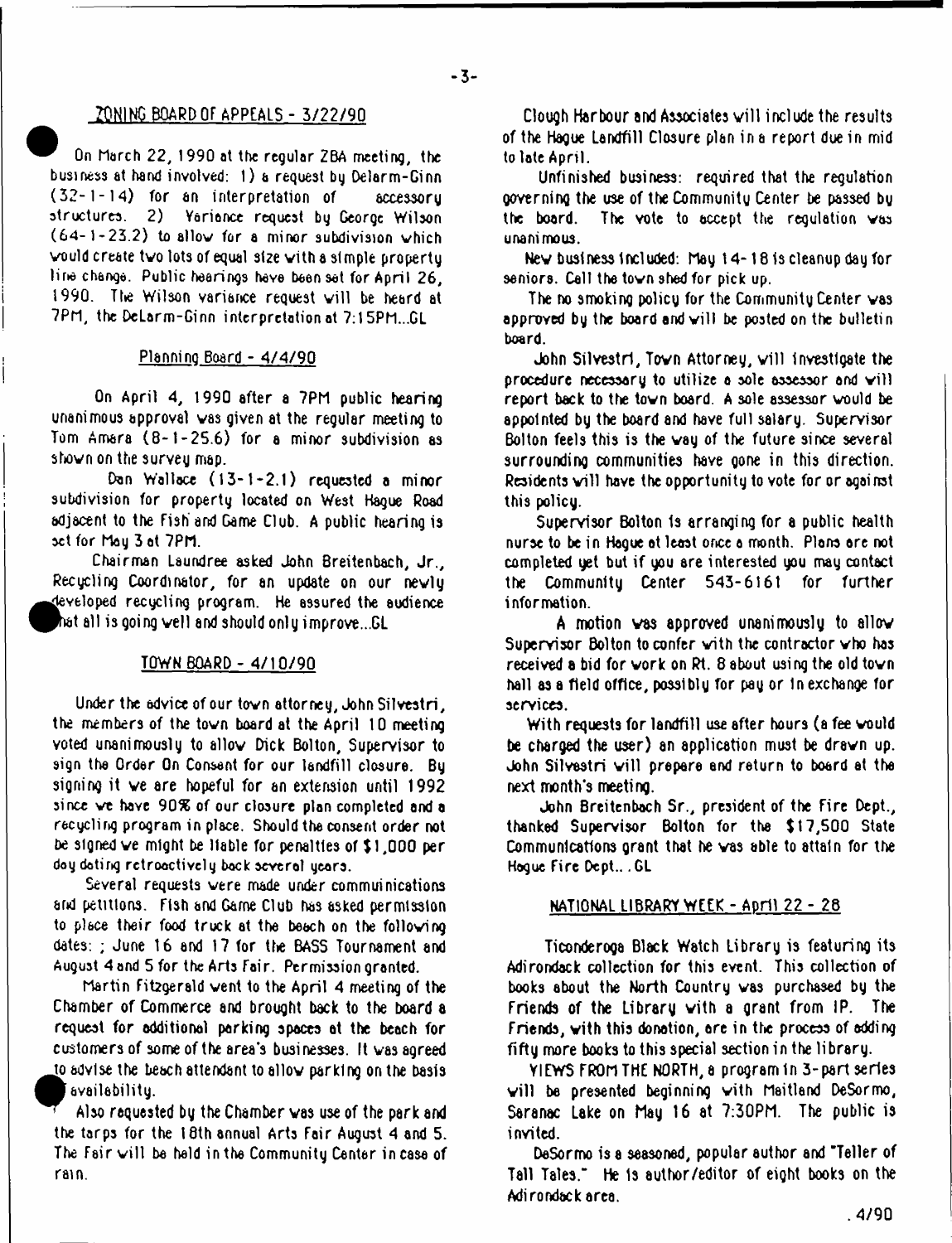## HAGUE SENIOR CITIZENS CLUB

The next meeting of the Hague Senior Citizens Club will be held on April 24. Prior to the meeting there will be a car-pooling trip to the Nutrition Site in Bolton Landing. Please sign up for this BEFORE April 17, by calling the Community Center at 543-6161. We must let the Bolton Landing Meal Site director knovone veek in advance of our coming.

Meet at the Community Center parking lot at 11:30AM for the trip.

Following the meal, and our return to Hague, we will have our regular business meeting at 1:30PM. Guest speaker will be Dave Dixon, Elderhostel Coordinator of Silver Bay Association to speak to us on the Elder hostel programs being given at Silver Bay in September and October.

We hope that there will be time left over for Al Yan Sleet's slides.

Also: Anyone desiring to attend the Warren County Senior Council dinner-luncheon on May 16 MUST let Ethel know prior to April 23. Prices of the meal and types of meals available may be had by phoning Ethel at 543-6098... EA

## CUB SCOUT PACK 21 NEWS

On Saturday March 31 Pack 21 held its first pack meeting at the Hague Community Center. The pack committee thanks all the scout families who attended for their show of support for the boy3. This also marked the reneval of our charter. Nineteen Cubs and 3 Tiger Cubs are registered through December 1990. With our bottle drive money, donations end youth funds from the tovn, registrations vere paid and all Cubs vere presented vith Cub Scout caps, neckerchiefs and slides and pack numerals for their uniforms.

At our pack meeting some hard working Cubs vere avarded their rank of Wolf. This Was achieved by David Fitzgerald, Chris Frasier, Thor Gautreau, James Girard and Craig Smith. Special honors vent to Chris Frasier and David Fitzgerald for earning a gold arrow point and to Thor Gautreau for earning a gold and a silver arrovpoint. Congratulations fellovs! Recognition vas given to Perry Girard, Jr., Steven Barnaby, David Fitzgerald and Peter Hutchinson for their awards and efforts at the Winter Carnival. The big room vas perfect for an assembly of friends, displays of handiwork and refreshments.

Den \*2, led by Tim end Michele Gautreau, is finally getting,out of their basement "den". Saturday, April -7, half the cubs of \*2 shoved up to clean up around the Community Center. When construction is done, they can finish the job. Good work, boys! Their good behavior is being revarded vith a fishing trip to the tovn dock vith their leaders on Sunday. Here's hoping they catch some' big ones!

Our pack will be holding another fund-raising event from April  $11 - 25$ . The Cubs will be selling some nice gift items (herb gardens, vindov decorations, and soaps) to raise money for future activities. Should you wish to purchase somethi ng and are not contacted please call one of the leaders at 543-6763 (Girards), 585-9859 (Gautreaus) or 543-6590 (Costellos). If paying by check for orders, please make it out to Cub Scout Pack \*21. Thank you for your support.

The Webelos and leaders of Den  $*3$  would like to thank JoAnn Stormer for her help vith preparation for their meetings...KC

#### HAGUE-TI HISTORICAL SOCIETIES JOINT MEETING

The Ticonderoga and Hague Historical Societies will hold their second annual joint meeting on Friday, April 27, 1990 in the Hague Community Center, Route 8, Hague.

The program, by the Ticonderoga Society, will be on the "Forest Theater" as presented by their president William Dolback. Memorabilia, such as costumes, scripts, etc. vill be on exhibit. Color slides vill augment the presentation.

The hosting Hague Society will hold a social time at  $7:30$ PM prior to the meeting. The program will begin at 8PM.

The May meeting, on Thursday the 17th, will be on the "Boatmen of Lake George" with Glens Falls authoress Betty Buckell as the speaker.

The public is cordially invited to attend... RC

### SMELT FISHING PROHIBITED

The catch rate, length and condition of lake trout and landlocked salmon reported in Angler Diary Cooperator records for 1989 proved the prohibition of smelt fishing in Lake George and tributaries to be a noted success. The increase in the quantity of forage fish (smelt) can be attributed to the growth rate in the salmonids. Remember: "use and possession of smelt is prohibited." Any parties looking to harvest smelt will be subject to arrest and subsequent penalties.

NEW HOURS FOR THE FOOD PANTRY AND CARE OFFICE will be Wednesdays from 2-4PM and Fridays from 8 -10AM. NO MONDAY HOURS.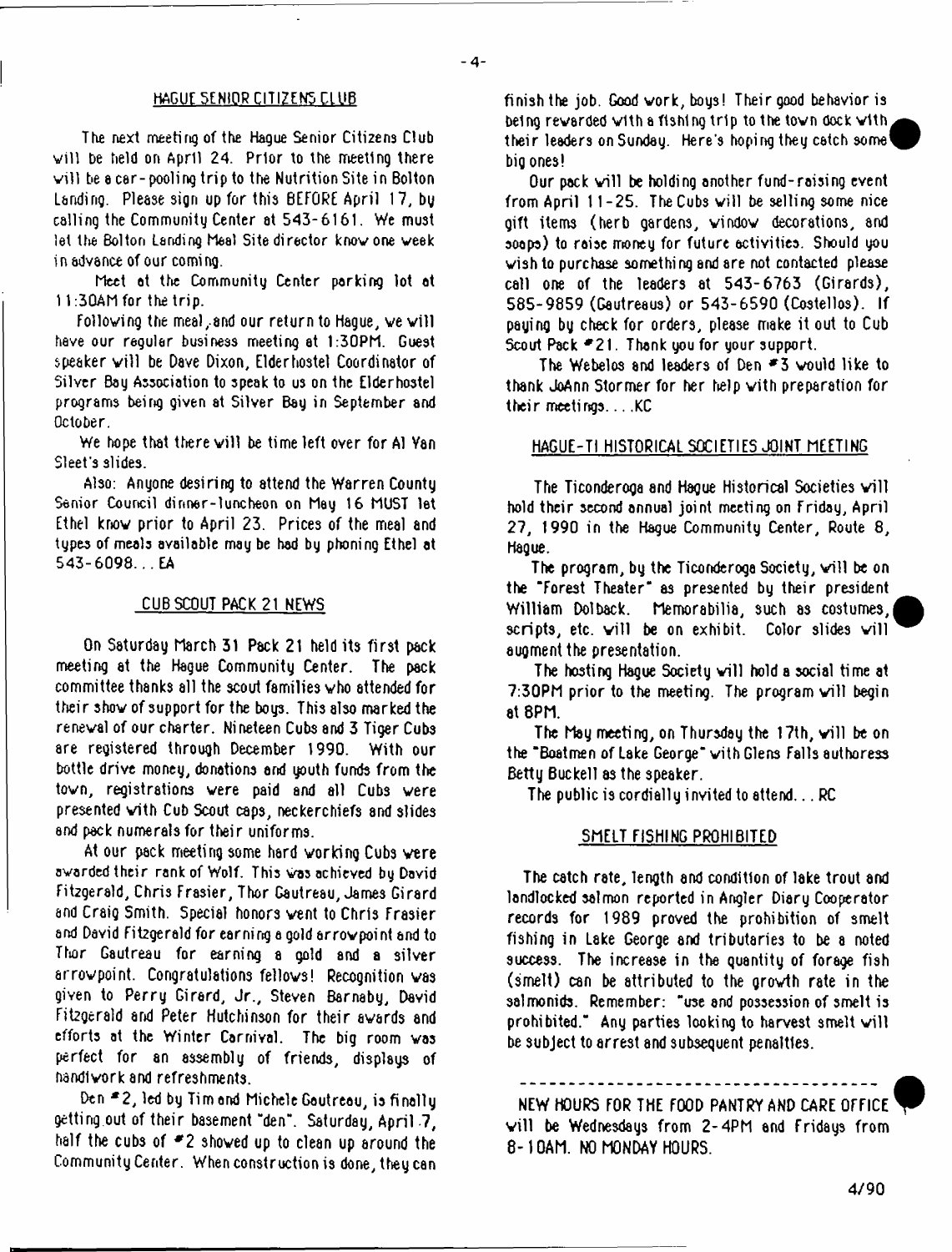## BOAT LAUNCH AT ROGERS ROCK CAMPSITE

Last month ve reported that a nev boat laurch had been constructed over the course of the winter at Rogers Rock Campsite. Not too many people seemed to know that it vas being built, so I did a little bit of investigating, by writing letters to many people, from Governor Cuomo to Supervisor Bolton. The following are bits of knowledge that I gleaned as a result:

Our supervisor reported to me that the project cost us (the taxpayers of NYS) approximately \$235,000 and that the fee to use said launch will be the same as the day use fee for the park, vhich Is now \$4.00. Thomas R. Monroe, Region 5 Director of DEC, responding for Governor Cuomo stated "... The new boat launch and parking area was designed to accommodate 24 cars and trailers in order to handle the existing use levels regulated by the campground staff. In addition, the engi neeri ng plans are designed to divert the storm voter around the parking area allowing it to flow overland over a densely grassed area for Infiltration. There will be a pump-out station available for boats being launched or retrieved on the boat launch site. During the initial designing/planning stages of this project, all concerned parties vere contacted. The review of notification responses from the Tovn of Hague, the LGPC, the US ArmyCorp of Engineers, and the DEC vhich included the Fisheries, Wildlife, and Regulatory Affairs Units indicated no adverse environmental impact vould result from this rehabilitation project...."

From Representative Kelleher: "... At the Park Commission's request the size of the parking area vas drastically reduced. Neither Mr. Bolton nor Mr. White (LGPC) believe that the renovation will appreciably increase the number of boats in the northern end of the lake. Mr. Bolton points to the existing Hague Tovn launch, which will charge less than the Rogers Rock launch and the Mossy Point launch, vhich is 10 miles 8vay and free.\*

". . .While the state has appeared to have followed all requirements, I remein concerned thet neither I nor Mr. Bolton, the Tovn Supervisor of the locality housing the proposed launch, vas notified. As Mr. Bolton also chaired the Lake George Affairs Committee of the Board of Supervisors at the time, this is cause for some concern. While 1 am relieved that the state did in fact mitigate the project's impact and obtain permission from all agencies charged vith protecting the lake, the lack of publicity surrounding the project raises serious questions. . . **jo <sup>h</sup>**

" Please rest assured that I will continue my effort to force the state to comply vith the regulations it Imposes on ell others vithin the park..."

While I am happy to have heard from three of the letters that I wrote, I still feel uneasy about the fact that the state is exempt from the restrictions that they impose on the rest of us.

\* Actually the charge for using the Hague ramp is MORE than the one at Rogers Rock. Our fee is \$10 for non residents. That will probably solve some of the overcrowding at our perk!

## HAGUE VOLUNTEER FIRE DEPARTMENT

Emergency Squad: 7 calls; 162 miles; 44 1 /2 hours Fire Calls: 4fires;121 1/4 men hours

The nev ambulance is due to arrive in Hague on May 15. The due date vas reported in Februaru's Chronicle as on or about May 30, so you can see this will probably be a preemie (PREMIUM, that is). The fire department will be indebted a long time and will need all the help they can Qet to help finance this "nev addition". Remember, YOU may be the one to need the services (ve certainly hope not, but you might.) Wouldn't it be nice to give the nev baby a nice monetary gift to get It started In life in Hague?

Through the efforts of Supervisor Bolton and Senator Stafford, \$17,500 was received for communication equipment designed to coordinate the fire fighting and emergency service efforts. The equipment has been received and used in emergency drills and on calls and enhances our ability to perform emergency services.

Under the leadership of Ida May, the Fire Department will hold its spring food and rummage sale on April 19, 20 and 21 from 9AM to 2PM at the fireball. The firehall will be open from  $9 - 12$ AM on April 16, 17 and 18 to accept articles for sale. For pickup call 543-6029.

Under the chairmanship of Marilyn Prlore the Fire Dept, is holding a spaghetti supper on Saturday, May 26. This is Memorial Day weekend. More about this next month. .

### RECYCLING

John Breitenbach, Jr., Recycling Coordinator says that the recycling at the landfill is doing veil. Most people are cooperating. The tovn is meeting vith the Clough Harbour engineering firm , vhich vas reteined to design and engineer the closing procedure and recycling at the landfill. They are finalizing the plans and getting ready to go to bid. There should be more to report on this next month.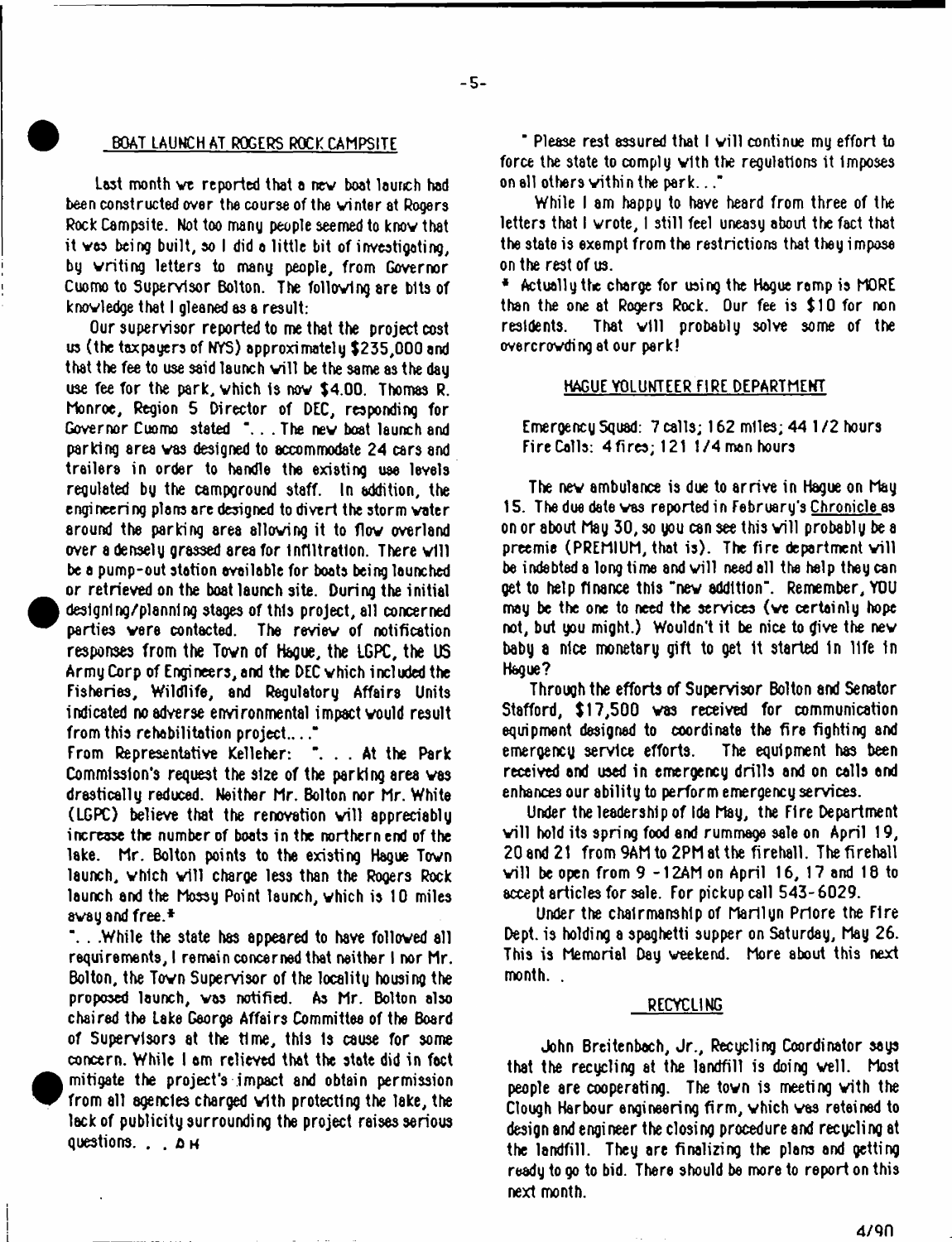#### GRABBING THE BULOYA BY ITS HORNS YOUTH EMPLOYMENT TRAINING

That is in a manner of speaking. The year was sometime after December 1941. Hovard Rathbun, Sr. had recently set up his small jevlery store in Ticonderoga. One afternoon a gentleman just driving through Ti stopped to ask if anyone there could adj ust his eyeglasses. He'd already inquired at Conron's Drug Store and no one was there at the time who could, but H.R. Sr. could and did; used his skills, his jeveler's tools and his concern for the stranger's eyeglass problem. To the man's questions "hov much?" Rathbun's reply "No charge.. I vas glad to be of service." The man vith the eye glasses took out his card - - he vas an officer of the Bulova Watch Co.l Watches for civilians vere almost Impossible to get at that time. Army and Navy needs vere first priority. Whatever ciYiilian supply vas available for retail stores vas made available right then to Hovard Rathbun, Jeveler of Ticonderoga.- - thus "Grabbing a Buloya by its horns." Mr. Rathbun's genuine interest and pleasant service has been a feature through tvo generations.

In 1940 vhen Hovard Rathbun of Granville decided to open a small jevelry store he chose Tlconderooa. There vas one tiny shop ovoiloble, orginolly o fruit store. Rathbun had been studying the jeveler's art and trade apprenticed to a brother-ln-lav. Rathbun tried to offer a complete jevelry line plus other items that brides vould especially vant: irons, toasters, etc., silvervare, china and of course the diamond engagement ring and vedding ring important to both the soldier going off to var and to the best girl at home.

Dottie Henry, young bride in service as a WAC vas taken to Rathbun's by a favorite uncle vhere, as his gift he invited her to choose the silver needed to complete the sat she had started as a girl.

Many photos of area brides and grooms are on display during this April month at Rathbun's celebrating its fiftieth year. Anniversary vindovs feature the goose that laid the golden egg, golden Jevelry and small golden clocks plus old gold vetches, fobs end cheins end gold-framed photos of the Rathbun family.

Inside on April 7 old and nev and prospective customers, together vith past and present employees came to share a hospitable punch and cookies and cheese vith Mrs. Rathbun Sr. and vith Hovard Jr. and Sue vho have been the store's genial and caring proprietors since 1969. They have carried on that tradition of service, paying attention to the customer as only a small store seems to do, grabbing the Bull-ova by the horns... BDeG

A Summer Employment Training In Foodservice for teens 14-19 will be held at the Lake George Central School and at the "Bavarian Palace" in Lake George in May. Sponsored by Cornell Coop Ext. 4-H Program in Warren County and "The Great Escape", this training is designed to prepare youth for summer emplyment In food establishments.

The first training isTues., May 1, 6:30-9:30PMat Lake George Central School. This session focuses on summer job preparation. Training II will be held Saturday, May 12, 9:30AM- 12PM in the Bavarian Palace at the Great Escape Fun Park. This vorkshop will include a tour of the banquet facility, a commercial kitchen and fast food restaurant. Students vho complete the 5 1/2 hr. training will receive a certificate.

Reservations can be made by picking up a registration form from the Job Service In Glens Falls. Cost: \$3.00 registration fee - Refundable at Session I For info, call 623-3291, 668-4881 or 1-800-446-5572.

# NEW CABLEYISION PROGRAM AVAILABLE

Glens Falls Cablevision has recently implemented program aimed at expanding the vorld of television to the heeri ng i mpei red members of our community.

Cablevision will make closed-caption decoders available at cost plus New York State sales tax and will install them in the home at no charge. This program  $\vee$ ill make the decoders available at a sayings and  $\vee$ ill also allov for a 30-day money back trial period.

Simply by connecting the decoder to the TY set, the spoken narration of the closed-captioned programs will be printed on the TY screen enabling those suffering e hearing impairment to enjoy television.

In addition, the staff of Glens Falls Cablevision has completed a training session, conducted by Sandra Clark of the Glens Falls Assoc, for the hearing Impaired, on dealing vith hearing impaired customers.

If you or anyone you knov might benefit from this program, please contact Glens Falls Cablevision at 793-6688 or 1-800-828-2211. /s/ Mark Loreno, General Manager.

# \* \* \* \* \* \* \* \* \* \* \* \* \* \* \* \* \* \* \* \* \* \* \* \* \* \* \* UNAVOIDABLY TAXING

*Death and taxes are both unavoidable, but et least death isn t an annual event.*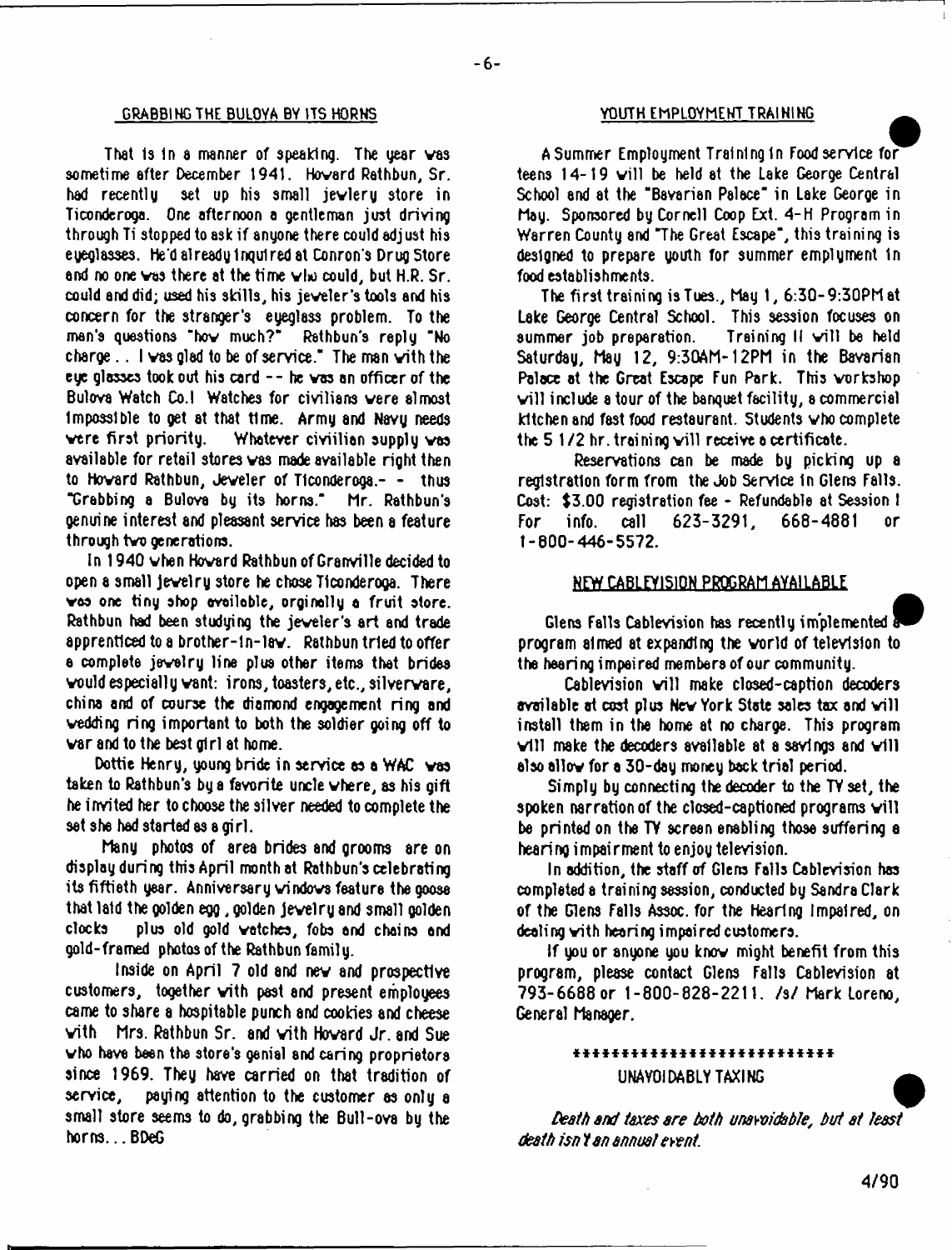BORN - A girl, Cynthia Ray, to Pauline (Davla) and Gene Wilson, in Chicago, on January 31. Cunthia weighed 1. lb. 2 *oz* at birth but is gaining nicely in a highly She now welchs 2 lb 6oz Grandfather is Don Davis, Hague.

BORN - A boy, Andrew John, to Catherine and Scott MacDovell, Hillsdale, NJ on March 14, 1990 Grand-, parents are Marilyn and Mac MacDovell, Silver Bay and Tenofly, NJ.

BORN - A girl, Katherine Marie to Kathle (Klrcher) and Allan Stone. Grandparents ere Mr. & Mrs. Robert Kircher of Sabbath Day Point and S.I., NY.

BORN - A boy, Benajah Alyjah Two Bucks Denno, to Linda and Two Bucks Denno on March 23 at Moses Ludington Hospital. Grandparents are Anna and Bernard Denno, Split Rock Road.

BORN - A boy, David Matthev Williamson, to Bonnie Belden and Matt Williamson. Grandparents are Janice and Dan Belden, Hague.

ENGAGED - Rudolph J. Meola, son of Rudolph T. Meola, Hague and Sharon Lamb, Glens Falls, to Wendy B. Miller of Saratoga Springs. A January 5, 1991 vedding is planned.

ENGAGED - Robert J. DeLarm, son of Mr. & Mrs. James DeLarm, Hague, to Beth Garrett of Kerrville, TX. A June 1990 vedding is planned in Texas.

DIED - Dorothy "Dora" Johnson, 91, Witherbee, on March 17 at Moses Ludington Hospital. Among her survivors Is Mary (Mrs. Raymond) Laundree, Hague.

DIED - Arlone H. Brovn, 82, Nev Hague Road, on March 27 in Glens Falls Hospital. She is survived by a son and daughter Diane Snyder of Hague.

#### FOURTH MARKING PERIOD HONOR ROLL

The following students from Hague have been listed on the Ticonderoga High School Honor Roll:

FIRST HONORS: Tony DeFranco, Carolyn Dykstra, Amy Ross

SECOND HONORS: Michele Barnaby, Richard Belden, Lisa Cobb, Richard Cobb, Elizabeth DeFranco, Tleah Gautreau.

CONGRATULATIONS!! \*\*\*\*\*\*\*\*\*\*\*\*\*\*\*\*\*\*\*\*\*\*\*\*

SOUNDINGS WIC PROGRAM

Just a reminder for those in need of the Women's, Infants, and Children's program, known os WIC. Literature is available through the CARE office in the Community Center. This program helps pregnant This program helps pregnant vomen, provides nutritional support for young children and can inform women of other available help.

# VOTE FOR SCHOOL ISSUES FOR FIRST TIME IN HAGUE

For the first time since Hogue vas annexed to the Ticonderoga Central School District, a polling booth will be set up 1n Hague - at The Community Center. Any registered voter in the town of Hague will vote there instead of in the Ticonderoga High School. The date for the vote on the budget and school board members is set for May 16 from 1-9PM. Registration dates are May 3 from 1 - 6PM and May 9 from 1 - 6PM. If you have voted in any elections in Hague during the past four years, you need not register. If you are uncartai n if your name is on the Warren County registration roll you may check the roll at the Community Center.

## BLACK WATCH LIBRARY

Sizzling Stories Return for Spring! Warm veether will revive the Children's Story Hour sponsored by the Friends of the Black Watch Library in Ticonderoga.

A special presentation by Randy the Magician called "The Magic of Reading" began the season on Saturday, March 31 at 1PM. Randy's shov vas free thanks to the Clinton-Essex-Franklin Library system through a LSCA Title I grent. The Story Hour will continue for eight veeks, meeting at 1PM Saturdays throughout April and May at the Black Watch Memorial Library on Montcalm St. in Ticonderoga. Come, join the fun. No charge. Call 585-7380 for Information.

# NEWSLETTER FOR PARENTS OF PRESCHOOLERS

A monthly publication designed 9pecificelly for parents of pre-schoolers, called "Groving Together" is nov available from Cornell Cooperative Extension in Warren County. The newsletters contain articles on various topics each month along vith activities that parents can do vith their children. Information on child development and child behavior is also included in the nevsletters. For additional information on this newsletter, vrite or call Cornell Cooperative Extension in Warren County, Schroon River Road, Warrensburg, NY 12885-9601

**"Education wilt never become oe eftpeneive as ignoranco."**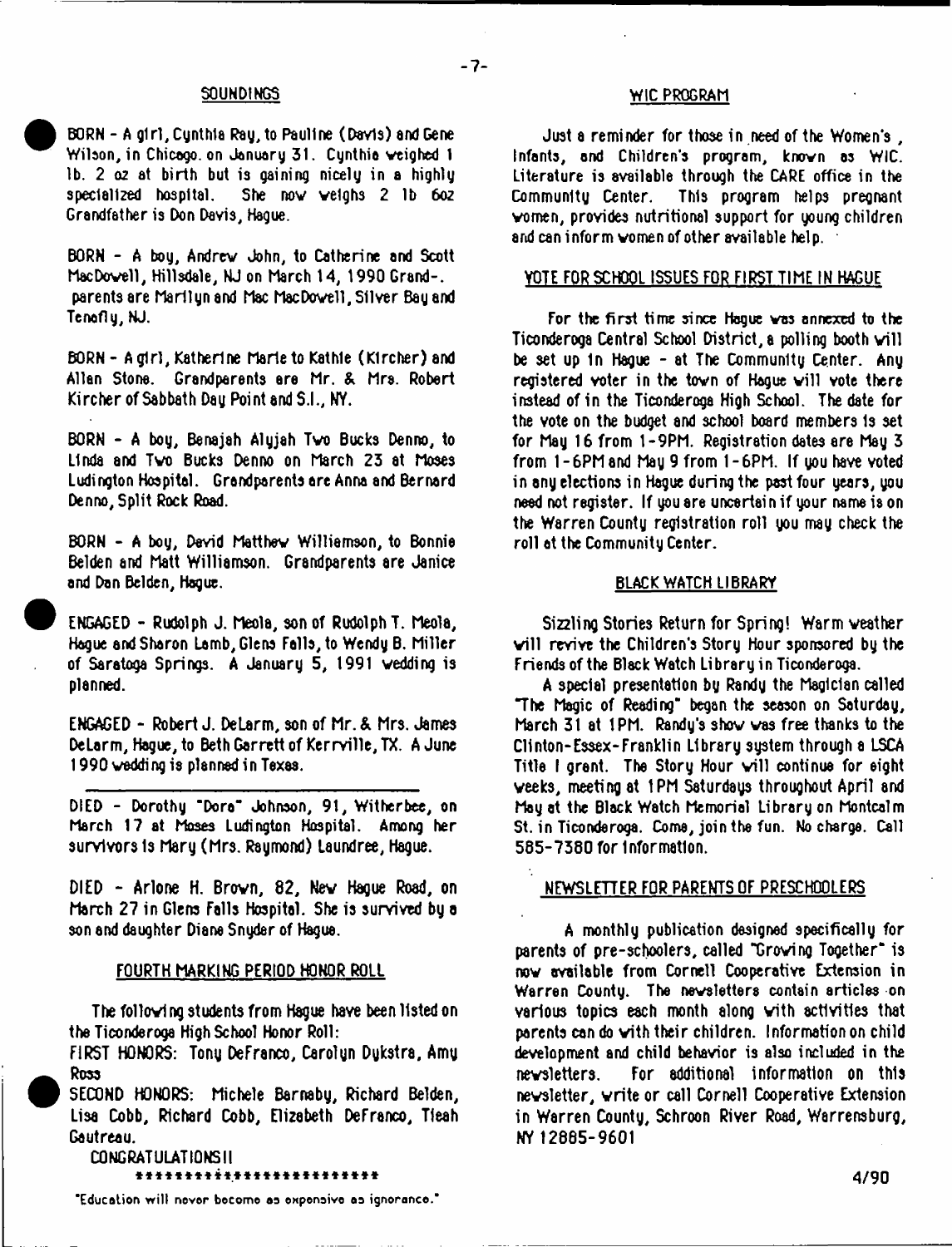#### WILLY CS MARCH/APRIL WEATHER NOTES

As ve left you last Issue ve vere heading tovard varmer veather. We had just reported on vhat turned out to be our low reading for the month,  $0<sup>2</sup>$  on March 7. Folloving that date temperatures climbed gradually each day, until ve reached the glorious high for the month of 70 1/22. This pinnacle of varmth vas scaled on the 16th of March. From then on ve had a gradual, but steady loss of daily temps until the end of the month, when our highs for the day were only in the upper  $30<sup>2</sup>$ range. Nighttime temperatures fell correspondingly. This all served to keep the ice firm and hard. As a matter of fact from the 24th to the 30th it vas cold enough for the ice to be making up each night producing those vonderful sounds during the nlQht and Into the morning as the sun vould hit the surface.

Mother Nature is vont to toy vith ve mere mortals and vhat better time than the month of March 1s there for her to display her fickle vays. She gave us March vinds almost every day. Her best effort vas a 42 1/2MPH day on the 24th, but she also gave us vinds in the high 30's and 20's for just under *SQ%* of the month. We von't even mention the rest of the days. She gave us rain .32"on the 12th and .43" the 17th. Surprisingly, she really also gave us lots of sunshine too. But then on the 20th she gave us a rip snorter of a spring snovstorm. Heavy vet snov,only 6" lakeside, but 16" to 18" in the hills. We suffered fev pover outages from this event, but over in parts of Yt. they vere vithout pover for over a veek in some places.

Betveen the vind and the snov Mother Nature had ample opportunity to do some springtime pruning. She pruned veil, but unfortunately did a poor job of cleaning up aftervard. March gave us our greatest monthly increase of daylight, 1 hr.&33 min.

April came in with daylight savings time, calm winds and rain. We received 2.30" of rain betveen the 1st and the 4th, 2.02" falling on the 3rd. The varm veather, mid March, had melted the voodland snovpack, but even so this brought the lake up to levels not seen by nevcomers of the last 25 years. Many docks built during this time frame are currently under vater. Our strong spring vinds have all had the vord vest as a part of their description, southvest, northvest,or just plain vest. This has been true from mid March up through today, (4/10). This served to make shore frontage exposed to these conditions, a prime target for high vater and ice damage. All of this, coupled vith the heavy ice expansion ve experienced, has made this past vinter very costly for some of our friends and neighbors all around the lake.

This reporter does not knov the official ice out date this year. I can state from personal observation that the last vestiges of ice in the north basin that vould impede one's north to south passage dovn to the Narrovs, vere svept avay during the morning of April 4. As yet ve have had little to no greening up. Only the protected areas shov signs of greening. Waterfovl are in their migration. Have spotted some nev species to this reporter. The Bald Eagles are back, turkey vultures, by the dozens, geese, song birds end vild turkeys straying dovn from the hills. Our feathered friends are veil into their springtime activities.

Today, April 10, we are expecting rain, from 1" to 2", depending on vhere the lovs passthrough. Then cold air will be once again upon us with a little snow. Clearing folloving that. If our luck holds out ve may have a bright Easter Sunday. Either vay may you all be blessed as ve remember the significance of this most holy time of the year.

# LAKE GEORGE 18TH CENTURY FLOTILLA

From May 10 thru 13, 1990, the Yermont Historic Brigade, Nev York Federation of Long Hunters, 1st Co. Herrick's Regiment, Spikeman's Rangers, and area historical societies will be making a historic voyage from Fort George to Ticonderoga.

Starting at Fort George on Thursday, May 10 vith a departure ceremony, the authentically constructed boats v ill make their vay north to Diamond Island for a rededication, (a landing or off shore ceremony), and camp that evening on Long Island's north shore. On Friday morning after a brief ceremony the fleet will leave for a camp at Log Bay. Saturday the units will have a rededication at Fourteen Mile Island and Sabbath Day Point, (our proposed encampment site in poor veather), moving into camp at Hague for the night. The fleet will put out for Rogers Rock on Sunday after a memorial service and will continue on to Ticonderoga landing for the closing ceremonies.

The flotilla 1s composed of authentically reproduced boats manned-out by reenactors in the uniforms and garb of the French and Indian and American Revolutionary War period, (1754-1783).

For the next two months The Haque Chronicle will publish names of people vho need help for the next fev months, and names of those vho need jobs. This is &j service ve perform every spring for our readers. Contact Dorothy J. Henry, c/o The Hague Chronicle.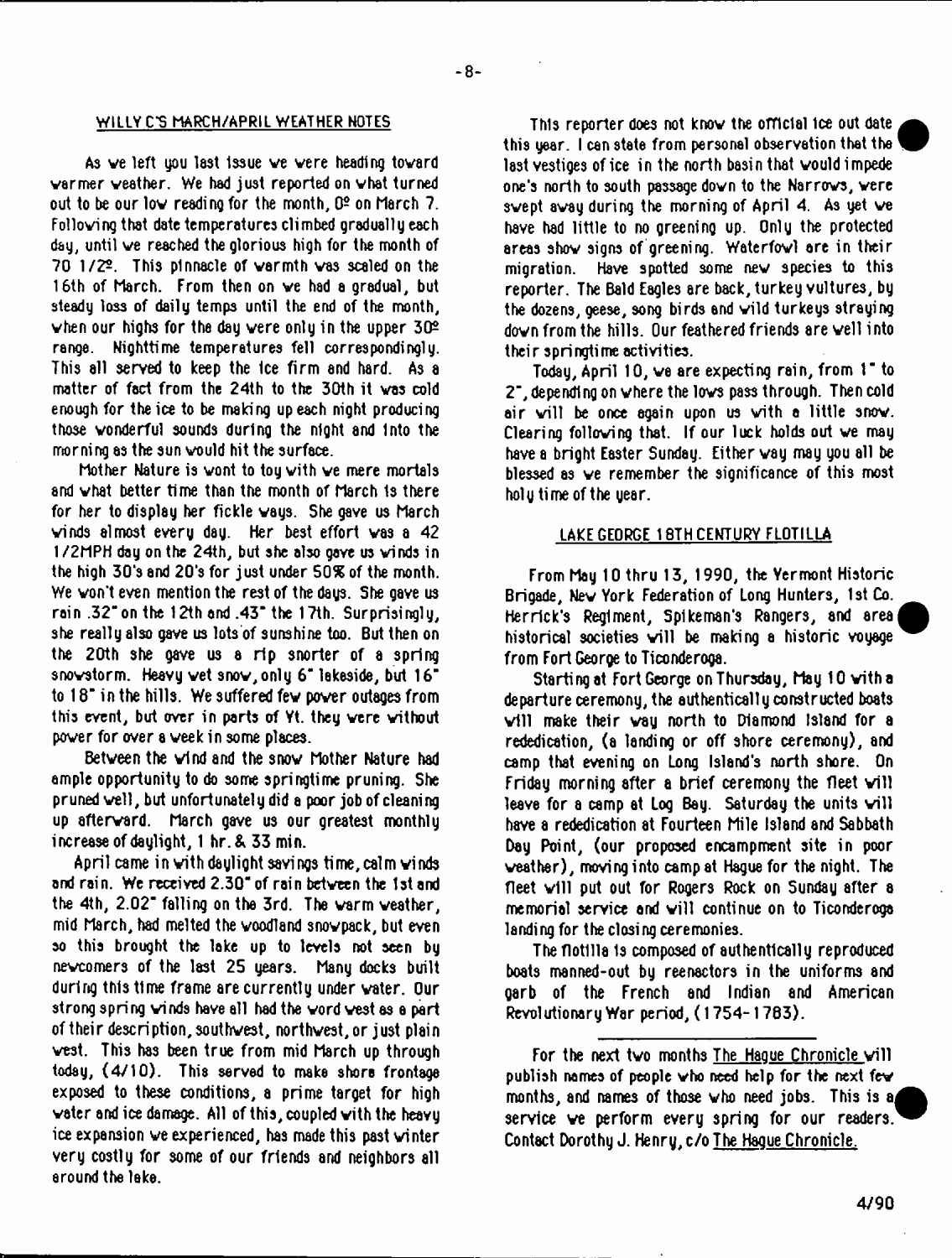### ^ VIEWPOINT

The following letter vas received recently from Jinx (Mrs. Robert) Mayer, Forest Bay:

"The March Newsletter in vhich Laura Meade outlined the proposed Gypsy Moth control by Warren County has our full support. As residents of Forest Bay, ve have been through and survived three major infestations of the Gypsy Moth. We are alarmed that the egg masses have increased four times over previous years.

"Since the first one, about 15 years ago, i have read about the critter and learned vhat ve could do to control our private lot vhich has a prime stand of oaks, maples, hemlocks and other pines. The forester of Warren County vas also helpful. Here's vhat I have learned to do every spring and fall:

1. In the fall - late August to December (or anytime during the vinter) - look for those buff colored, velvety egg masses in dark corners of any building, on tree trunks and branches - any place that vould be dark. Gypsy moths love darkness.

2. When the nest is found, do not scrape off because the  $_{\rm g203}$  will scatter from the fluffy mass. Do swab the nest  $\mathbf b$  ith creosote which has been soaked up in a rag vound on a stick.

" 3. Nevly hatched caterpillars are about an eighth of an inch long. They are very active and march right up the tree to eat and eat and eat the leaves. They drop green pellets vhich sound like raindrops. If it doesn't like that tree, it will spin a thread of silky stuff (I hate to say silk!) and swing on the breeze to another tree; hence the name of this varmint - the Gypsy - it travels around! It Is only at this young stage that the caterpillar can be controlled vith pesticides.

"4. 1 have noticed and also read that the large caterpillars come dovn the trees at night. For vhat reason is not known because they are not food for any bird except the Cuckoo vhich, if they vere in the neighborhood, could pick them offintheirearly morning climb back up tha tree. But, this habit affords another chance for a trap. Here at home, 1 used a vide band of aluminum foil and wrapped it around the trunk at eye level. This is unsightly for a short time, but it did trap many large caterpillars underneath because they avoid bright surfaces. The pasts are then scraped off into a bucket of detergent suds and vater vhich kills them.

"5. Late in July, the caterpillar forms a pupa vhich is dark brovn in color and they are again found in dark places as the masses of eggs. This time they can be pickedoff intoa pail of detergentand vater or burnedin afire.

"6. We usually come up to camp mid-Apmil to turn on the vater. Thia is a good time to inspect the trees again vhen there is plenty of light before the leaves come out.

"i can't think of a better vay to celebrate EARTH DAY on Sunday, April 22 but to don some old clothes and go on an egg hunt vith rag mop and a can of creosote.'

### LOCAL DEVELOPMENTAL INSTITUTE PLANNED FOR AREA

The N.Y. Planning Federation, The A.P.A., the Tovn of Hague and Warren County will be co-sponsoring a Local Development Institute on April 18 and 19.

Topics to be discussed will be:

April 18: Site Plan Review Design Considerations

April 19: 5EQR For Adirondack Park Communities.

This will be held in the Town of Hague Community Center from 6:30-9:30PM.

These programs have been designed to be interest to local officials, attorneys, planning and 2oning board members, and all citizens vho are concerned about the development of their community. Certificates of completion will be sent out for attendance at the programs.

For further information, call the N.Y. Planning Federation at 432-4094.

#### LAKE GEORGE PARK COMMISSION UPDATE

Moratorium extended The commiaaion'a moratorium on most development within the Lake George Park continues to be in effect until July 15, 1990. The moratorium had been set to expire Nov. 15, 1989, but vas extended to allow time to complete the nev vastevater and stormvater management regulations.

Regulations promote safe recreation: When the Lake George Park Lav vas amended in 1988, the Commission vas directed to develop rules governing boats, docks, moorings and marinas, limits on the speed and sound of vessels and on recreational activities such as regatta-type events, vaterskiing, parasailing, tour boats and boat rentals. Regulations on above were done in 1988, but recreational-uses rules vere deferred. The Commission now plans to take up those issues and conduct public hearings on draft rules this summer.

Comments and suggestions are welcomed at anytime during the process. Please take a moment to write dovn your thoughts and mail them to the Commission office, P.D. Box 749, Lake George, NY 12845. Time and place of public hearings will be announced later.